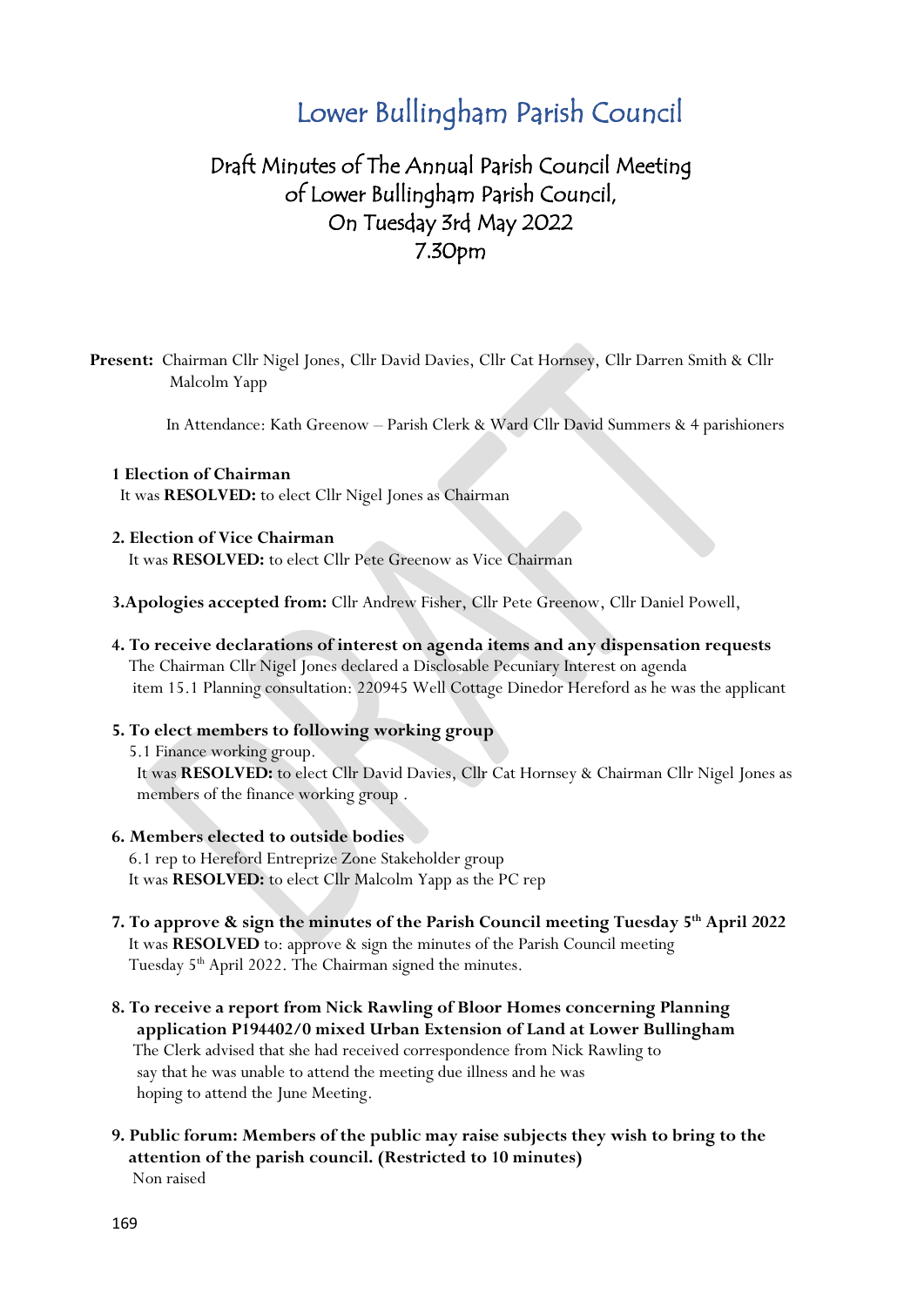#### 9.1 Ward Cllrs report

 The ward Cllr reported on the costing he had received for benches he was hoping to have put along the Greenway.

9.2 Clerks report

 The clerk reported that she had sent the required documentation off to HALC as the PC's internal auditor, and advised that this had been very time consuming given that everything had to be sent electronically.

#### **10. To review LBPC policies and (re)adopt as necessary**

- 10.1 It was **RESOLVED** to: review and re adopt the Parish Councils Standing Orders
- 10.2 It was **RESOLVED** to: review and re adopt the Parish Councils Financial Regulations
- 10.3 It was **RESOLVED** to: review and re adopt the Parish Councils Risk assessment
- 10.4 It was **RESOLVED** to: review and re adopt the Parish Councils Risk Management **Policy**
- 10.5 It was **RESOLVED** to: review and re adopt the Parish Councils Asset Register

#### **11. Lengthsman**

- 11.1 To consider renewal of lengthsman contract with T Griffiths contracts for 2022/23 11.1 It was **RESOLVED**: that the Clerk contact the lengthsman to request costings for maintenance days and village upkeep.
- 11.2 To consider drainage grant offered, and signing of drainage grant contract between the Parish & Council & Herefordshire Council.

 It was **RESOLVED:** accept the drainage grant offer of £4339.00 and sign the drainage grant contract between the Parish Council & Herefordshire Council.

 11.3 To consider allocating drainage project works to be carried out within the drainage grant scheme

 Deferred to the next meeting as Cllrs would need to assess the drainage project areas on merit and benefit as the grant allocation from Herefordshire Council of £4339.00 was less than what the Parish Council had applied for.

 11.4 To consider lengthsman work required. Deferred to the next Meeting

#### **12. Parish Footpaths**

12.1 Appointment of footpaths officer for the parish

 It was **RESOLVED**: to re- appoint footpaths officers for the following areas in Lower Bullingham Parish to the Cllr Malcolm Yapp for Lower Bullingham Withy Brook area, Cllr Darren Smith for Ridgehill area, Cllr Nigel Jones and Cllr Pete Greenow Lower Bullingham Redbrook towards Dinedor area.

12.2 To consider Parish Footpaths maintenance work required in the parish.

 The Clerk advised that she had received an email from a parishioner concerning a footpath in the parish from Lower Bullingham Lane, across Redbrook over a little bridge and up to the orchards to go up Dinedor hill, you cross the relief road – B4399. There are two gates before the relief road and one just after on the other side to get into the orchards, the two this side are both broken and in need of repair.

It was **RESOLVED**: that the Clerk contacts Herefordshire Council PROW asking them to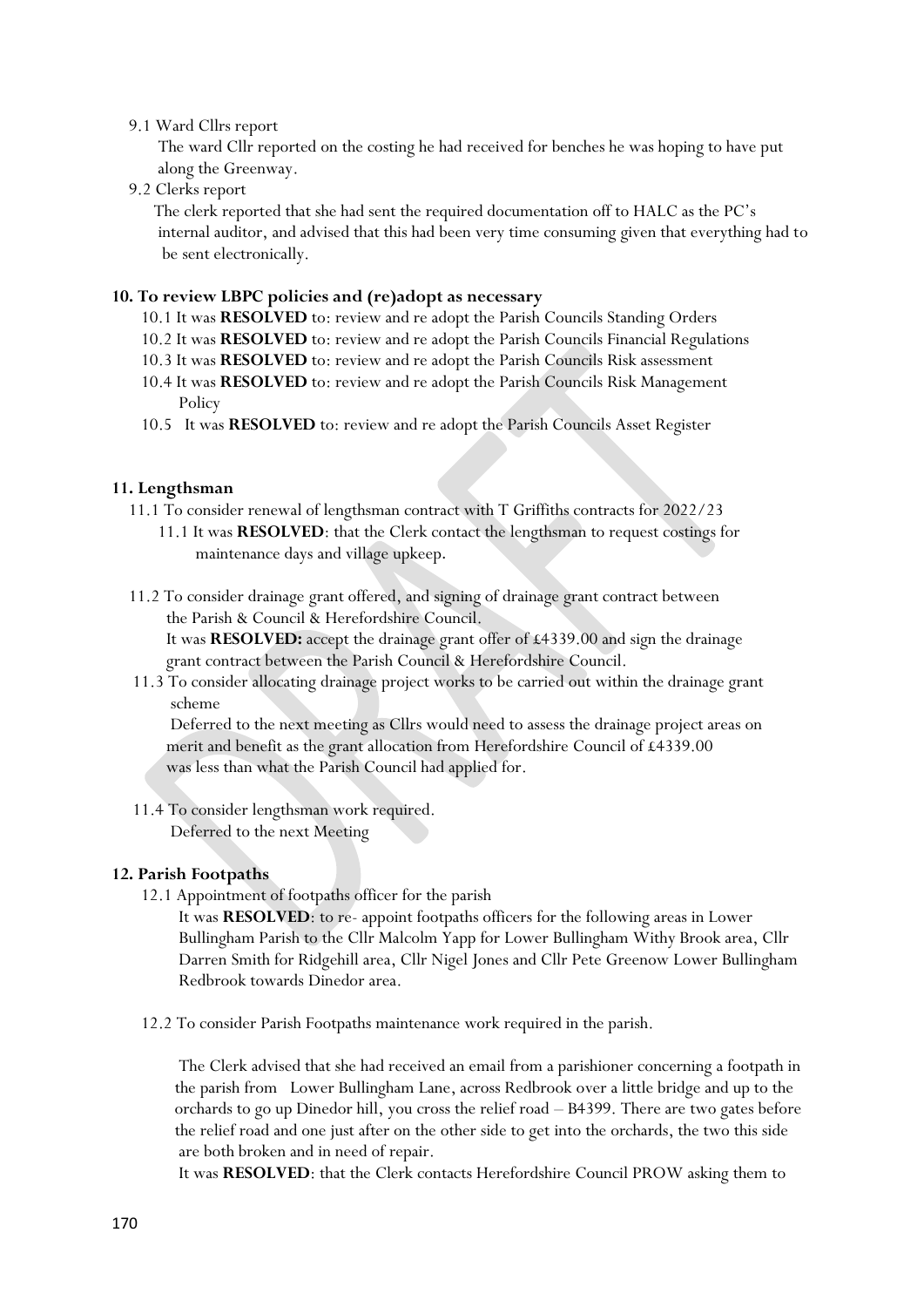attend to the issues

### **13.Grassed area behind Rotherwas Close**

 13.1 To note response from Herefordshire Council concerning ownership and status of the piece of grassed area behind Rotherwas Close

 The Clerk advised that she had received a response from Herefordshire Council stating that, "The area is public open space, owned by Herefordshire Council and maintained as part of Public Realm contract." The information was noted by Cllrs

# **14.Highways.**

14.1To consider road issues for reporting to Balfour Beatty.

 Cllrs raised concerns regarding the dangerous road safety issue of overhanging dead trees and branches / boughs along the left-hand side section of C1261 Hoarwithy road leading down from Mona Dene towards the railway bridge. It was believed that the land was part of a family trust, and the agent was Sunderland's of Hereford

 It was **RESOLVED:** that The Clerk contacts the land agent to request that the overhanging dead trees & branches & boughs are cut back as they are dangerous and are a highways road safety issue for vehicles in general as well as the local bus service.

 A parishioner present at the meeting raised concern over weeds alongside the pavement at St Clare's Court and that some of the grassed area at St Clare's court had not been cut by Balfour Beatty when they had been out cutting other grassed areas near St Clare's Court. The Clerk was asked to contact Balfour Beatty concerning that matter.

- 14.2 To receive an update concerning a request for TRO along a section of Watery Lane. The Clerk advised that she had not received any further update from Herefordshire Council.
- 14.3 To consider areas suitable for minor road safety improvement scheme" **Village Safety Initiatives"**

Discussion took place regarding suitable area for minor road safety improvement**.** The dilapidated road sign saying "Unsuitable for motor vehicles at the top end of Ridgehill needed renewing and updating.

 At this point in the meeting the Chairman Cllr Nigel Jones left the room having declared a DPI on planning application 220945.

 It was **RESOLVED**: that in the absence of the vice chairman Cllr Darren Smith take the Chair for the agenda item.

#### **15. Planning**

 15.1 To consider commenting on Planning consultation: 220945 Well Cottage Dinedor Hereford Description: Proposed single story extension It was **RESOLVED**: to Support the application

The Chairman Cllr Nigel Jones re-entered the room and resumed as Chairman

 15.2 To consider commenting on Planning consultation 220884 Keltruck Ltd Unit 15 Thorn Business Park Rotherwas Hereford Description: Proposed extension to existing service workshop to create one additional service bay. alterations to existing empty workshop to create an internal HGV wash and valet facility, construction of a two-storey office and welfare facility in the space between the two existing